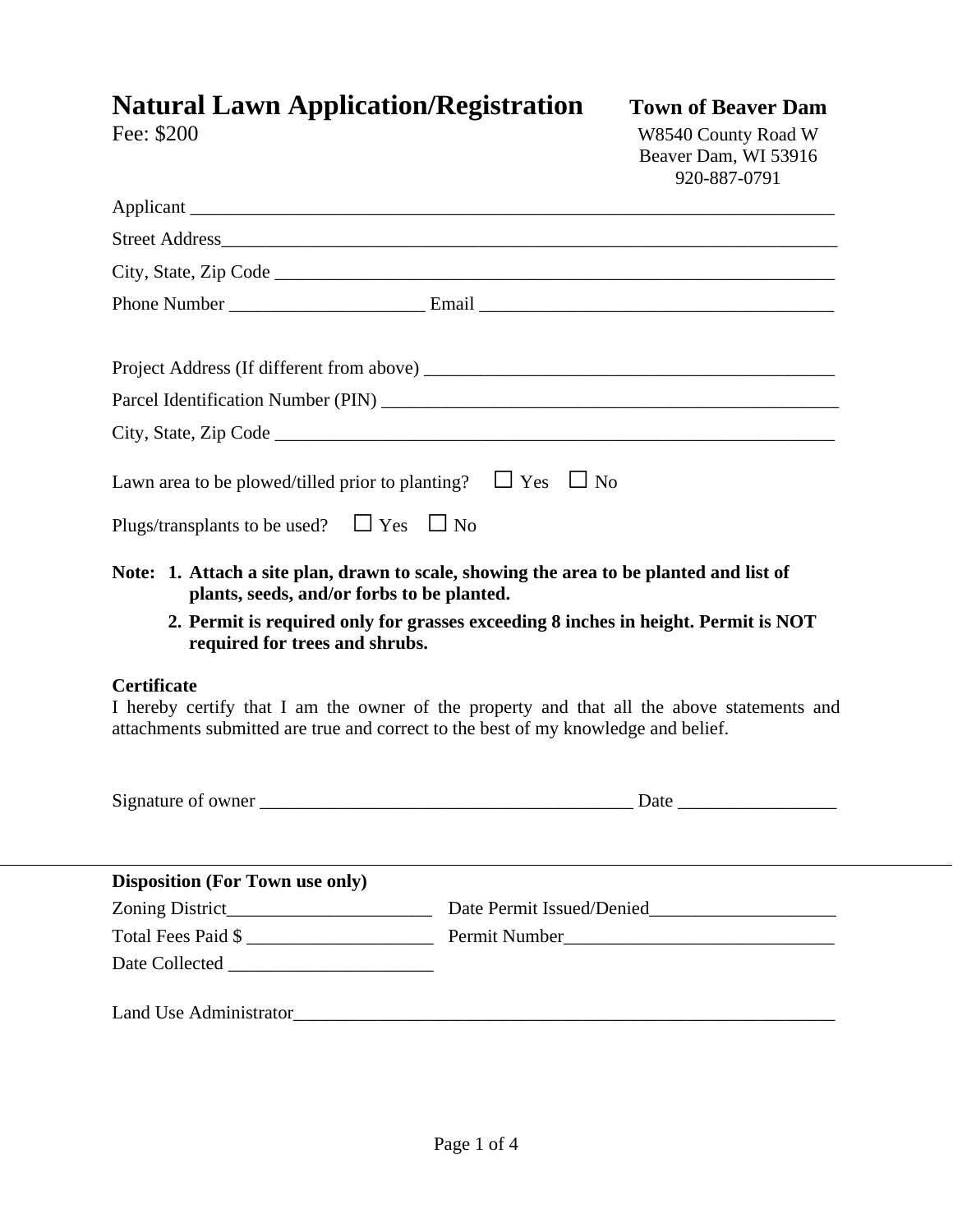## **Approval of Adjoiners**

We, the owners of lands within 300 feet of the proposed natural lawn site, do not object to the project.

| Owner | Owner |
|-------|-------|
| Owner | Owner |
| Owner | Owner |
| Owner | Owner |
| Owner | Owner |
| Owner | Owner |
| Owner | Owner |
| Owner | Owner |
| Owner | Owner |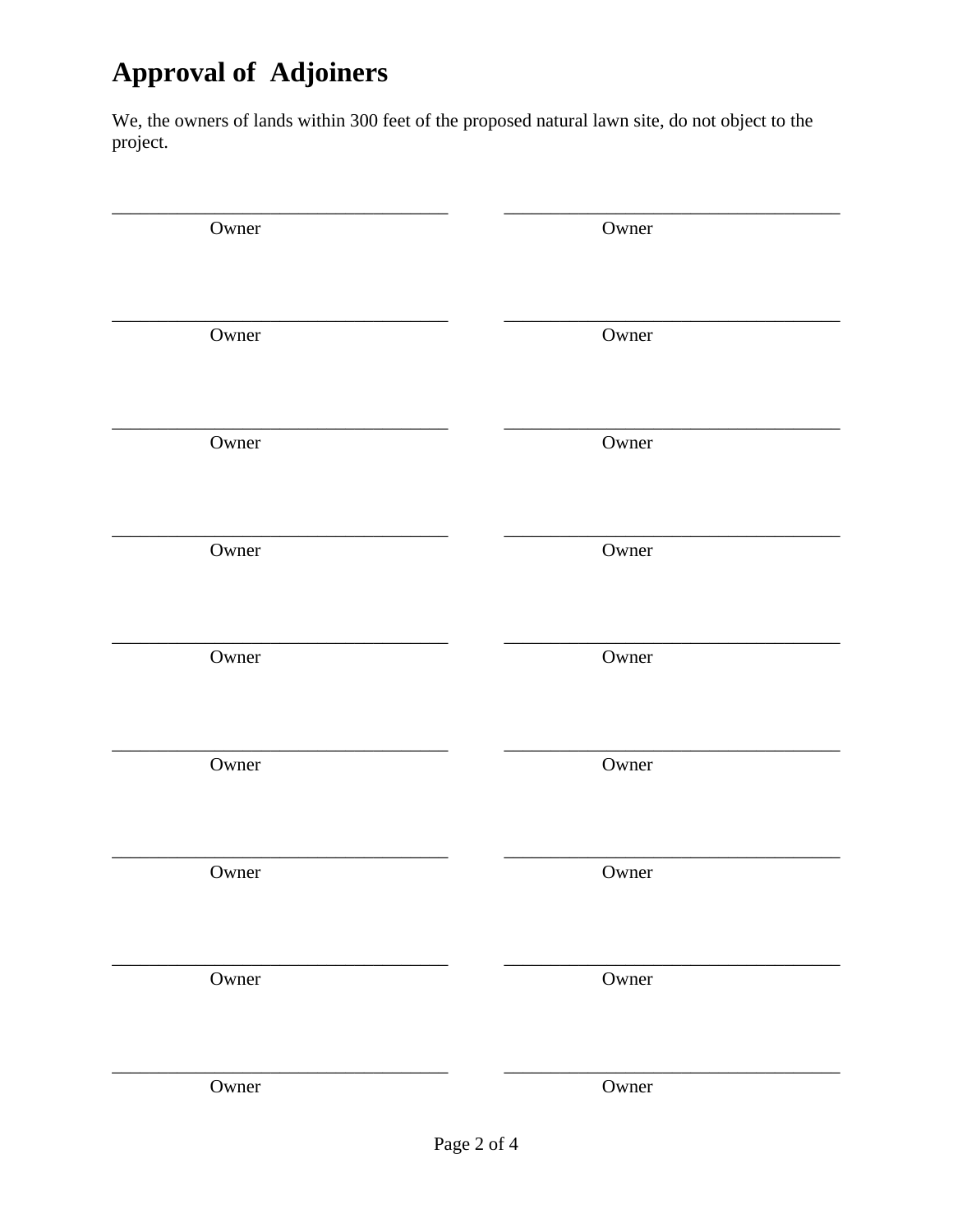## **Town of Beaver Dam Code**

10-12(10)(b) *Weeds and plants prohibited.* The owners and occupants of all lawns shall destroy all of the following weeds and plants considered noxious prior to flowering:

- 1. Canada thistle *(Cirsium arvense)*
- 2. Bull thistle *(Cirisium vulgare)*
- 3. Musk or Nodding thistle *(Cardus acanthoides)*
- 4. Leafy spurge
- 5. Field bindweed *(Conolvulus arvensis)*
- 6. Creeping Jenny *(Lysimachia quadrifolia)*
- 7. Purple loosestrife
- 8. Multiflora rose
- 9. Burdock
- 10. Ragweed *(Ambrosia artemisiifolia)*
- 11. Garlic mustard
- 12. Wild parsnip *(Pastinaca sativa)*
- 13. Buckthorn *(Rhamnus cathartica)*
- 14. Knapweed *(Centaurea stobe)*
- 15. Teasel *(Dipsacus fullonum Ilaciniatus)*
- 16. All weeds enumerated in ch. 23.235 and ch. 66.0407, Wis. Stats.
- (c) *General lawn requirements.* Except as provided in paragraph (d) below, the owner or occupant of any residential premises (home) in the town shall install and maintain landscaping, so as to present an attractive appearance in all court and yard areas in accordance with generally accepted landscaping practices in the town. Lawns shall be maintained to a height not to exceed 8 inches. Plantings shall be maintained so as not to present hazards to adjoining properties or to persons or vehicles traveling on public ways and shall be maintained so as to enhance the appearance and value of the property on which located and thereby the appearance and value of the neighborhood and the town.
- (d) *Natural lawns.* 
	- 1. *Scope of coverage.* A natural lawn application may be applied for any residential lawn area with the following condition. All neighboring properties within 300 feet of the applicant's residence upon which he is applying for the natural lawn must be informed of the intent and upon notification do affix their signature to an application provided by the land use administrator stating they have no opposition to a natural lawn at the location of the residence applying.
	- 2. *Application; registration and fee.* Any owner or occupant of a lot or parcel subject to paragraph (c) above and desiring a natural lawn may register with the land use administrator for a natural lawn where grasses and forbs exceed 12 inches in height, provided that such plantings meet the requirements of this subsection. The land use administrator shall provide registrants with a copy of this subsection. Registrants must submit a lot survey showing the area to be planted, a list of plants, seeds or forbs to be planted, and whether the property will be cultivated prior to planting or have plugs inserted in the area. The application must conform with the requirements of subsection 10-6(b) thereby receiving approval of neighboring property owners. The registration shall be accompanied by a fee that is set by